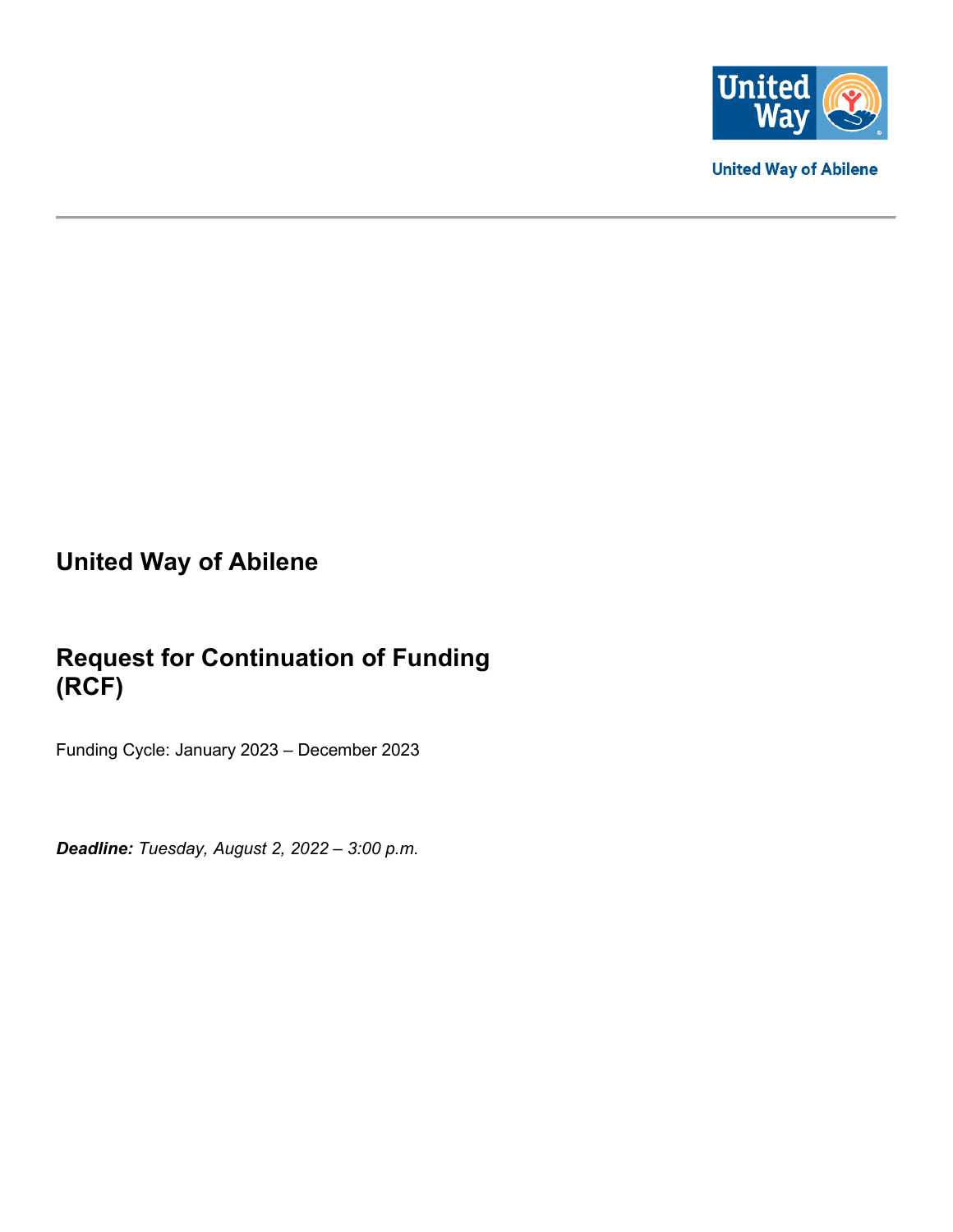### **Request for Continuation of Funding Process and Application Guidance**

The Request for Continuation of Funding (RCF) application is required for programs in their second and third year of the multi-year investment cycle (unless otherwise specified by the United Way of Abilene Board of Directors). Applications are due August 2, 2022, by 3:00 p.m. Funding will begin in January 2023 and extend through December 2023. The Request for Continuation of Funding process excludes site visits and program presentations, but applicants must still complete a Stewardship Application for their agency. Programs will be notified of their 2023 investment in late-December 2022. All programs receiving funding in the year 2023 must participate in monthly impact reporting to United Way through the Community Operating System.

**Programs seeking more funding than their current investment must exit the RCF process and complete the Application for Community Impact Funds to undergo a full review.**

**Completed program applications are to be submitted in 10 collated, hole-punched, unstapled hard copies. Your submission should begin with the Agency & Program Overview Form – please do not submit copies of cover pages, guidance pages, etc.** Applications may be bound with binder clips or rubber bands. Please do not staple. Please use the provided applications. If using Word, please type your answers in 11 pt. Arial or similar font, add additional space as needed if completing the application using the Word document. Please provide any survey materials you have that relate to your outcome measures. Additional accepted attachments include agency collateral, program curriculum, and other supporting program documents.

Applications are due in the United Way of Abilene office at 240 Cypress no later than 3:00 p.m. on August 2, 2022. Fax or email submissions are not accepted. **Any application not received by the deadline will not be eligible for funding.**

### **Application Deadline:**

3:00 p.m. on August 2, 2022

**Note:** You are responsible for submitting complete application packets by the application deadline. Any application not received by the application deadline will not be eligible for funding.

#### **Key Dates**

| Application for Community Impact Funds Released | Tuesday, June 14, 2022             |
|-------------------------------------------------|------------------------------------|
| Application for Community Impact Funds Due      | Tuesday, August 2, 2022; 3:00 p.m. |
| Stewardship Application Due                     | September 6, 2022; 3:00 p.m.       |
| Notification of 2023 Investment Decision        | Mid to late December 2022          |

**Applications should be submitted in person or mailed to:** United Way of Abilene ATTN: Jenn Waldmann 240 Cypress Abilene, TX 79601

**Questions:** Contact Jenn Waldmann, Community Impact & Marketing Director at 325-677-1841 or Jenn@unitedwayabilene.org.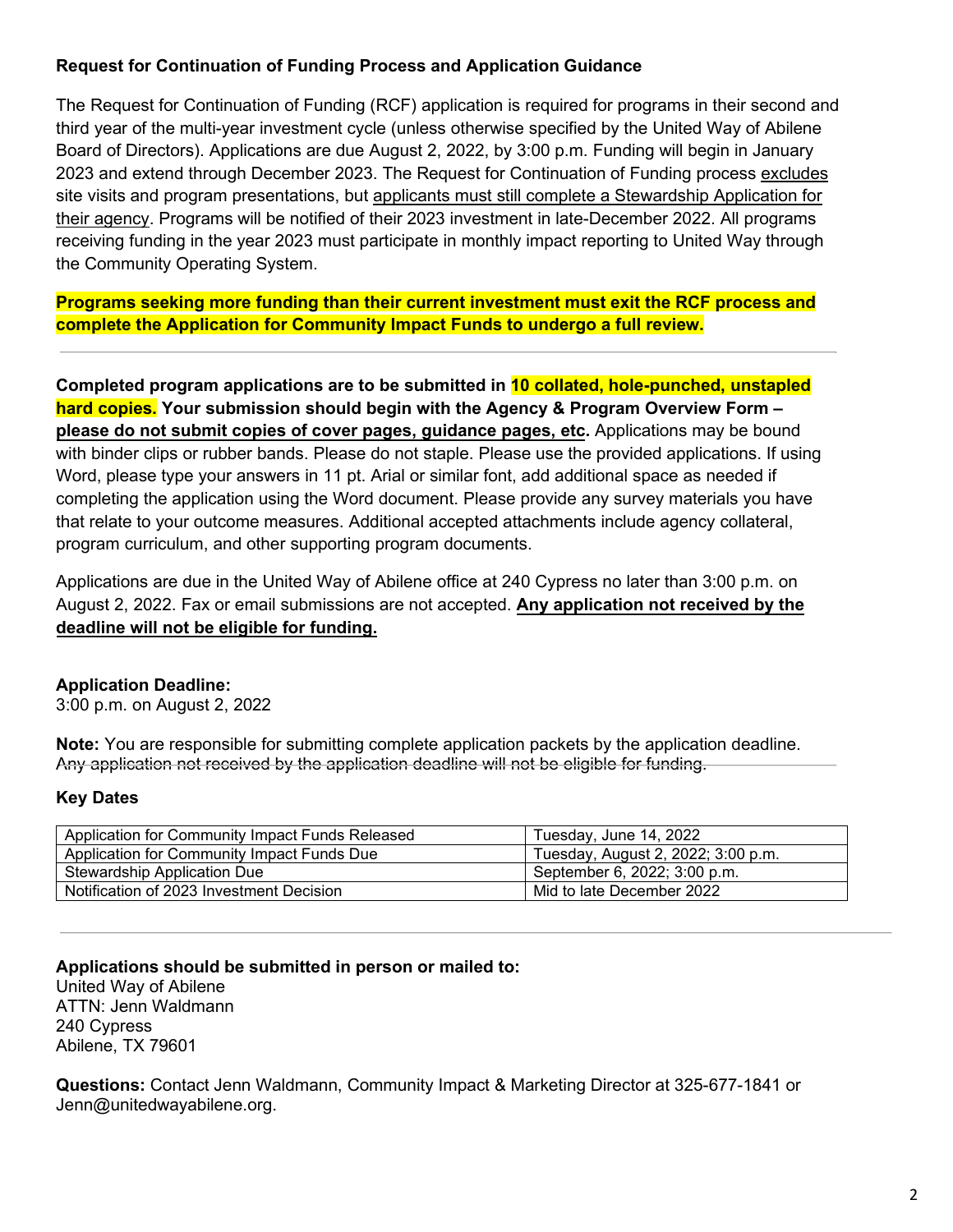# **Request for Continuation of Funding**

Signatures certify that all information in this application is true and complete to the best of my knowledge.

| <b>Organization Information</b> |      |       |       |  |  |
|---------------------------------|------|-------|-------|--|--|
| Agency Name:                    |      |       |       |  |  |
| Address:                        |      |       |       |  |  |
| City, State Zip:                |      |       |       |  |  |
| Phone:                          |      |       |       |  |  |
| Website:                        |      |       |       |  |  |
| Exec. Director                  | Name | Phone | Email |  |  |
|                                 |      |       |       |  |  |
| Program                         | Name | Phone | Email |  |  |
| Director                        |      |       |       |  |  |
| <b>Board Chair</b>              | Name | Phone | Email |  |  |
|                                 |      |       |       |  |  |

| Impact Area:<br>Education<br><b>Financial Stability</b><br>ப                                                                                                                                                                                               |  |  |
|------------------------------------------------------------------------------------------------------------------------------------------------------------------------------------------------------------------------------------------------------------|--|--|
| Health                                                                                                                                                                                                                                                     |  |  |
|                                                                                                                                                                                                                                                            |  |  |
| Signature:                                                                                                                                                                                                                                                 |  |  |
|                                                                                                                                                                                                                                                            |  |  |
| The program and budget information in this application is true and correct to the best of our<br>$\bullet$<br>knowledge.<br>If approved for continued funding, we agree to abide by the United Way of Abilene Community<br>$\bullet$<br>Partner Agreement. |  |  |
|                                                                                                                                                                                                                                                            |  |  |

• This application has been duly authorized and approved by the agency's Board of Directors.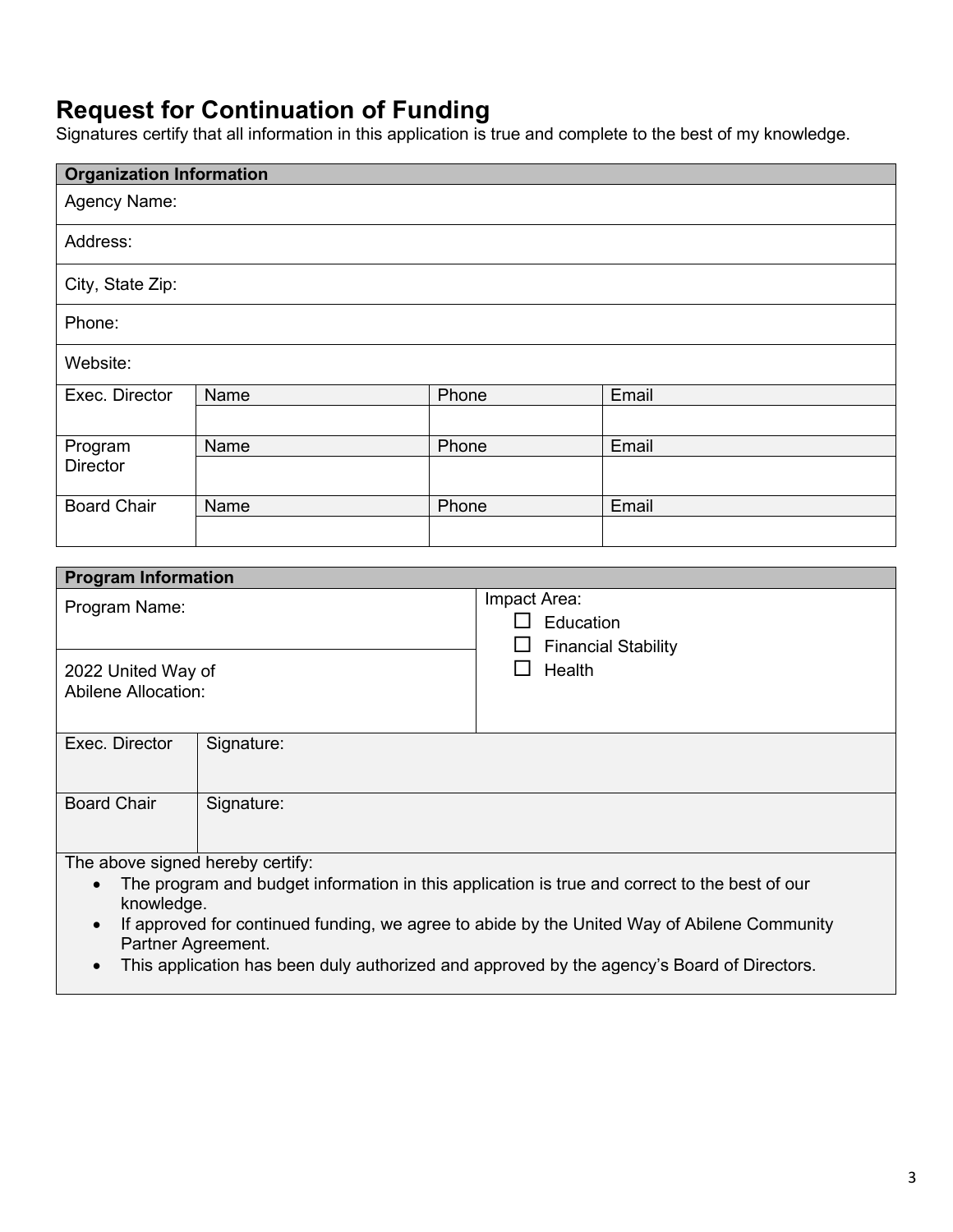## **Geographic Service Area**

United Way of Abilene serves the 19 counties of West Central Texas. Please indicate the number of clients served by this program, broken down by the clients' home county, during the last calendar year.

| # | <b>County</b> | # | <b>County</b> | # | <b>County</b>  | # | <b>County</b> |
|---|---------------|---|---------------|---|----------------|---|---------------|
|   | <b>Brown</b>  |   | Fisher        |   | Mitchell       |   | Stephens      |
|   | Callahan      |   | Haskell       |   | Nolan          |   | Stonewall     |
|   | Coleman       |   | Jones         |   | <b>Runnels</b> |   | Taylor        |
|   | Comanche      |   | Kent          |   | Scurry         |   | Throckmorton  |
|   | Eastland      |   | Knox          |   | Shackelford    |   |               |

## **Demographic Information**

Please provide age, ethnicity, and income level information in estimated percentages of the total client population during the last calendar year.

| Age |             |                   |               |               |            |
|-----|-------------|-------------------|---------------|---------------|------------|
|     | $0-13$ yrs. | $14 - 18$<br>yrs. | 19-30<br>Vrs. | 31-65<br>Vrs. | $66+$ yrs. |

## **Ethnicity/Race**

| <b>_</b>             |                           |                     |       |                    |                                   |
|----------------------|---------------------------|---------------------|-------|--------------------|-----------------------------------|
| African-<br>American | Asian/Pacific<br>Islander | Hispanic/<br>atino. | Multi | Native<br>American | White,<br>Non-<br><b>Hispanic</b> |

| Low Income<br>Low income for the purpose of United Way's grant review process is defined as living in a household with an annual<br>income at or below 200% of the Federal Poverty Level. United Way recognizes that many organizations currently use<br>other measures to assess needs. Alternative measures, including Free & Reduced School Lunch, are accepted. |                                               |  |  |  |
|---------------------------------------------------------------------------------------------------------------------------------------------------------------------------------------------------------------------------------------------------------------------------------------------------------------------------------------------------------------------|-----------------------------------------------|--|--|--|
|                                                                                                                                                                                                                                                                                                                                                                     | At or below 200% of the Federal Poverty Level |  |  |  |
|                                                                                                                                                                                                                                                                                                                                                                     | Jnknown                                       |  |  |  |

| <b>Racial Disparity</b><br>Is your program intended to address, or does your program address, a specific racial disparity? (Examples: third-grade<br>reading proficiency gap between students   income inequities between residents)? |     |  |  |  |
|---------------------------------------------------------------------------------------------------------------------------------------------------------------------------------------------------------------------------------------|-----|--|--|--|
|                                                                                                                                                                                                                                       | Yes |  |  |  |
|                                                                                                                                                                                                                                       | No  |  |  |  |

*If yes, please describe how your program addresses one or more identified racial disparities.*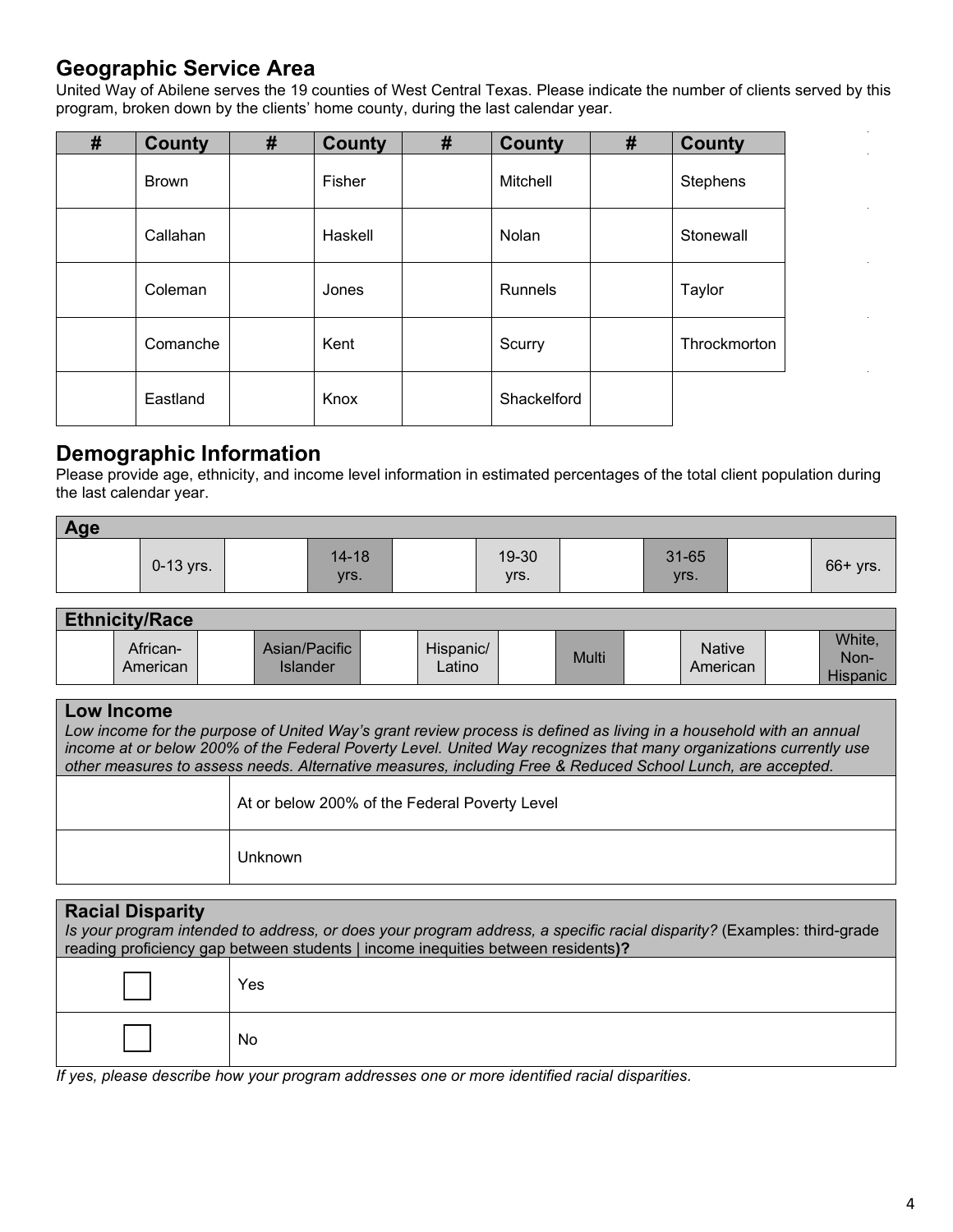# **Program Summary & Outcomes**

Please address each of the following:

**1. Provide a brief description of the program.**

2. **Please select up to three target outcomes below that most closely fit your program.**

|               | Education                                                                                                                           |
|---------------|-------------------------------------------------------------------------------------------------------------------------------------|
|               | Children are safe and secure and have responsible caring adults in their lives.                                                     |
|               | Students succeed in school.                                                                                                         |
|               | Students graduate and are ready for the next grade level or work.                                                                   |
|               | Children and families have the tools they need to make good decisions and effectively deal with social<br>challenges.               |
|               | Families have access to childcare that presents opportunities for growth and development.                                           |
|               | Children are enrolled in or have access to safe, quality childcare and early education/learning.                                    |
|               | <b>Financial Stability</b>                                                                                                          |
|               | Families have access to affordable childcare allowing them to work or attend school.                                                |
|               | Families learn to budget and save money for housing, utilities, transportation, and other expenses.                                 |
|               | Families have access to emergency/transitional housing and basic needs services.                                                    |
|               | Individuals have access to information, services, and support that allow them to overcome challenges to be<br>more self-sufficient. |
|               | Community members, including the elderly, feel secure in their homes and maintain their quality of life.                            |
| <b>Health</b> |                                                                                                                                     |
|               | Families have access to adequate medical services.                                                                                  |
|               | Families have access to nutritious meals or food supplies.                                                                          |
|               | Families develop positive habits and have resources to help them cope with challenges.                                              |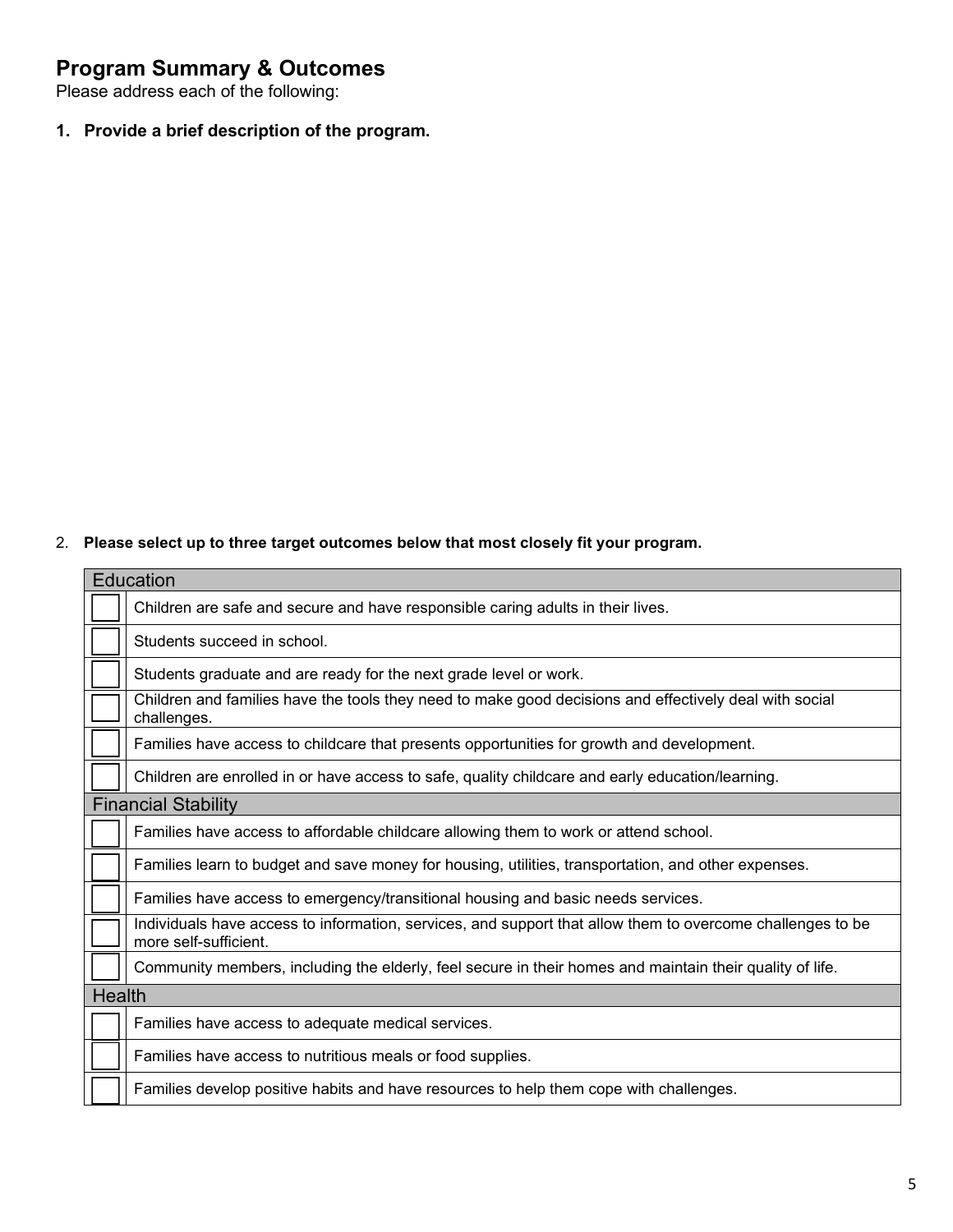#### **3. Report the total unduplicated participants served by this program:**

| 2021 Actual       |  |
|-------------------|--|
| Year to Date 2022 |  |
| 2022 Projected    |  |
| 2023 Proposed     |  |

**4. Please explain your current (YTD 2022) performance in relation to your selected outcomes.**

### **5. Note any anticipated changes in:**

- a. People being served
- b. Required staffing
- c. Relevant demographic trends
- d. Changes in community conditions